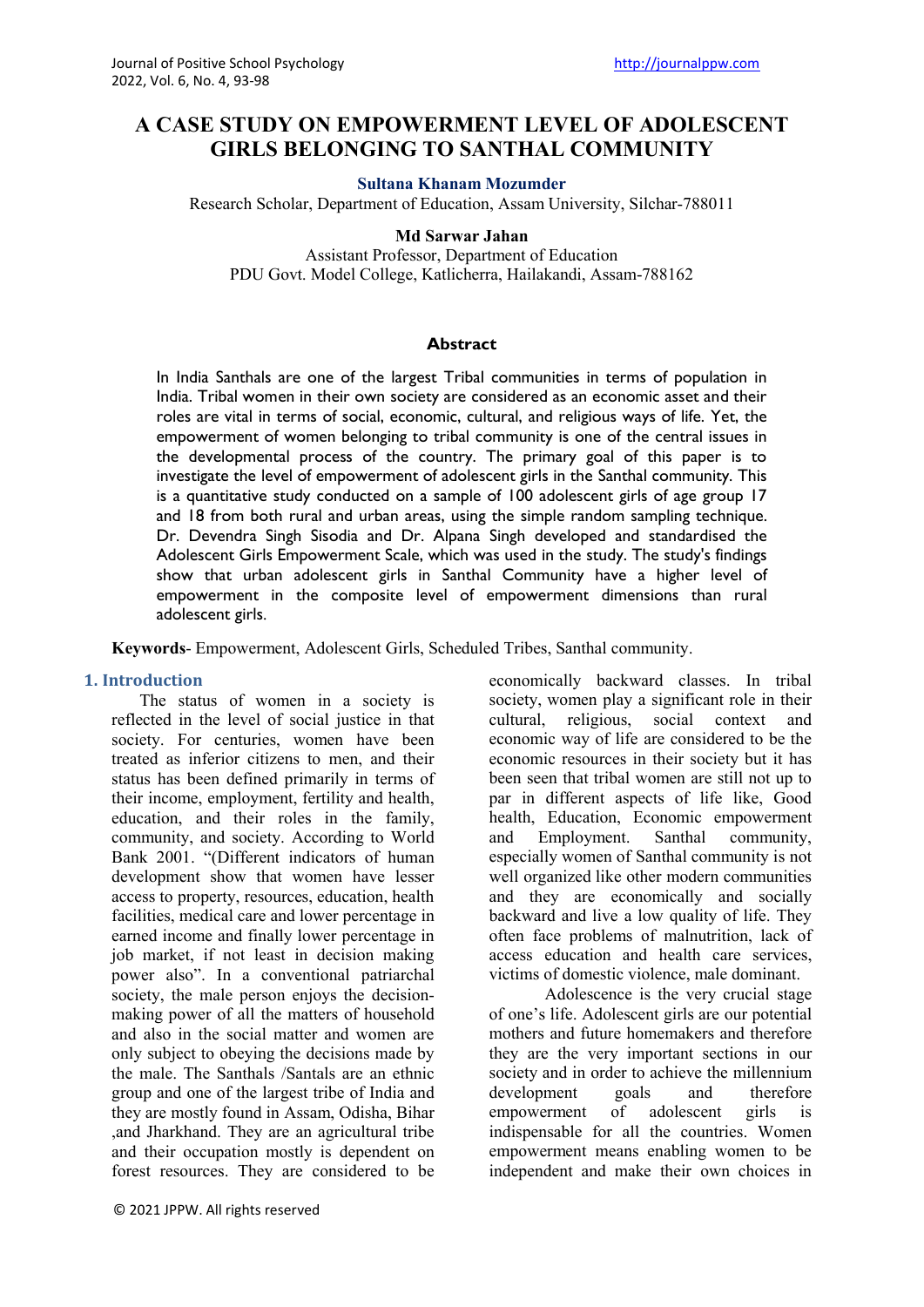life. In the term Empowerment, 'Power 'is the most important element and to empower women means power in the hand of women where they can have a sense of confidence and strength from within to face life, having the right to make one's own choices in life, make decision in the society and capacity building to contribute towards development of a nation.

## **2. Rationale of the Study**

In the Santhal society, Women enjoy some rights as per the Santal customary law prevalent in their society but they are also given inferior status to that of a man. It has also been found that Santhal women are not much empowered in their lives. Adolescent girls are the future mothers and therefore they are the very important sections of a society and efforts must be put in order to empower them. In this study, girls between the ages of 17 and 18 are recognised adolescents. Empowerment is the process which enables a person to think, behave and make decision in their own way and independently and where they can have control over their own destiny and situations in their lives. The "Adolescent Girls Empowerment Scale" advanced by Dr.Devendra Singh Sisodia and Dr.Alpana Singh would be used in this research to investigate the level of empowerment of adolescent girls from the Santal community. In this study, the researcher made an attempt to find out the level of empowerment in relation to rural and urban areas and provide needful recommendations where every necessary to empower the girls belonging to Santal community.

#### **3. Review of Literature**

**Kumar, P. (2020)** conducted a study on Empowerment of Adolescent Girls in Relation to their Locale and Family type. The main aims and objective of the study is to find out the differences in the empowerment of adolescent girls belonging to nuclear and joint families and adolescent girls belonging to rural and urban area. The findings of the study reveal that Adolescent girls from nuclear families are more empowered than the adolescent girls from joint families and adolescence girls from urban areas are found more empowered than the adolescent girls from rural areas.

**Bargotra, N. (2019)** conducted a study on Empowerment of Adolescent Girls in relation to Life Style, Adjustment and Locality which aims to investigate adolescent girls' empowerment in connection to lifestyle, adjustment, and location. The findings of the study reveal that there was significant difference between the empowerment of rural and urban adolescent girls. The researcher made suggestions that, schools and institutions should organize awareness programmes that will enhance the lifestyle and personality of girls, organizing empowerment related workshops and help them understand their roles in the society.

**Kaur, A. (2017)** conducted a study on Empowerment of adolescent girls in relation to their school environment .The statistical techniques used in the study were Coefficient of correlation and T-test. The findings of the study reveal that there is no significant relationship between empowerment and school environment of both rural and urban adolescent girls. It was also revealed in the study that there is no significant difference between the Empowerment level of Rural and Urban Adolescent girls.

**Das, N. J. (2015)** conducted a study on Santali Women: Under the Shadow of Long Silence. The main aim of the paper was to explore the role of women in Santali society. The researcher made an attempt to study the status of Santali women in society, their right to property and participation in their selfgoverning institutions. The findings of the study reveal that the Santali women are still living their lives under the shadow of darkness. Despite attempts has been made to educate them and to engage them chiefly in fields of educational and medical areas as teachers and nurse, it there is long road left for the women to be empowered where they can live a dignified life of their own in the society.

#### **4. Objectives of the study**

The study was conducted to achieve the following objectives

- 1. To study the extent to which adolescent girls from the Santal community are empowered.
- 2. To examine the social, political and legal awareness among adolescent girls belonging to Santal community in relation to rural and urban areas.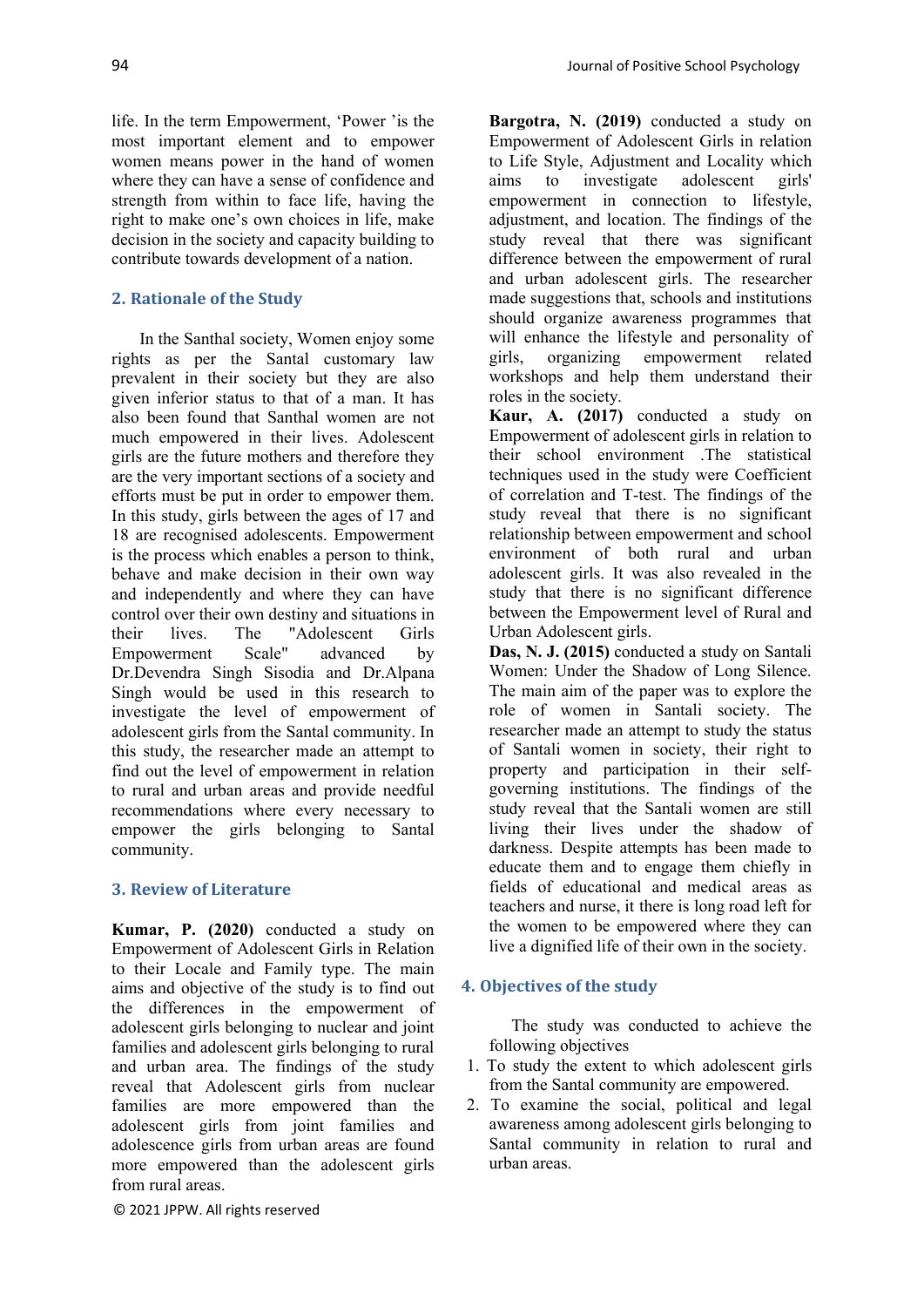3. To study about the exposure to information media among adolescent girls belonging to Santal community in relation to rural and urban area.

4. To determine the overall level of empowerment among adolescent girls from the Santal

community.

# **5. Hypotheses**

- 1. There is no significant difference in social, political and legal awareness among adolescent girls belonging to Santal community in relation to rural and urban areas.
- 2. There is no significant difference in exposure to information media among adolescent girls in relation to rural and urban area.
- 3. There is no significant difference in composite level of empowerment among adolescent girls in relation to rural and urban areas.

## **6. Methodology**

In the present study the researcher used descriptive survey method.

## **Sample-**

A total of 100 adolescent Girls were selected randomly for the study from the population.

# **Tools used-**

Adolescent girl's empowerment scale prepared by Dr. Devendra Singh Sisodia and Dr. Alpana Singh have been used in this study.

# **Procedure of data collection-**

To study the empowerment of Mishing adolescent girls, the researcher collected the data with the Adolescent girl's empowerment scale on the selected sample group in face-toface mode before the pandemic. After collection of data the researcher scored it according to the scoring guide instructed in the manual.

## **7. Findings**

*Objective No.1-To study the level of empowerment of adolescent girls belonging Santal community of Nagaon District*

| of<br>Levels<br>Empowerment | Range   | Percentage |
|-----------------------------|---------|------------|
| High                        | 163-245 | 37%        |
| Medium                      | 82-162  | 63%        |
| Low                         | 49-81   | $0\%$      |

# **Table no.1 Level of Empowerment of Santal adolescent Girls in Nagaon District, Assam**

From Table no.1 it has been observed that 37% adolescent girls from Santal community falls under High level of empowerment,63% falls under Moderate level of empowerment and 0% falls under Low level of empowerment. Therefore, it can be said that Santal adolescent girls in Nagaon district are moderately empowered and none of them are lowly empowered. Study conducted by **Das,**

*Objective No.2-To examine the social, political and legal awareness among adolescent girls belonging to Santal community in relation to rural and urban areas.*

**N. J. (2015)** revealed that Santali women are still living their lives under the shadow of darkness despite the attempts that are made in order to educate and engage them in productive fields.The researcher stated that there are still a long way to go for the Santali women in order to be empowered fully and live a dignified life in a society.

*H01-There is no significant differences in social, political and legal awareness among adolescent girls belonging to Santal community in relation to rural and urban areas.*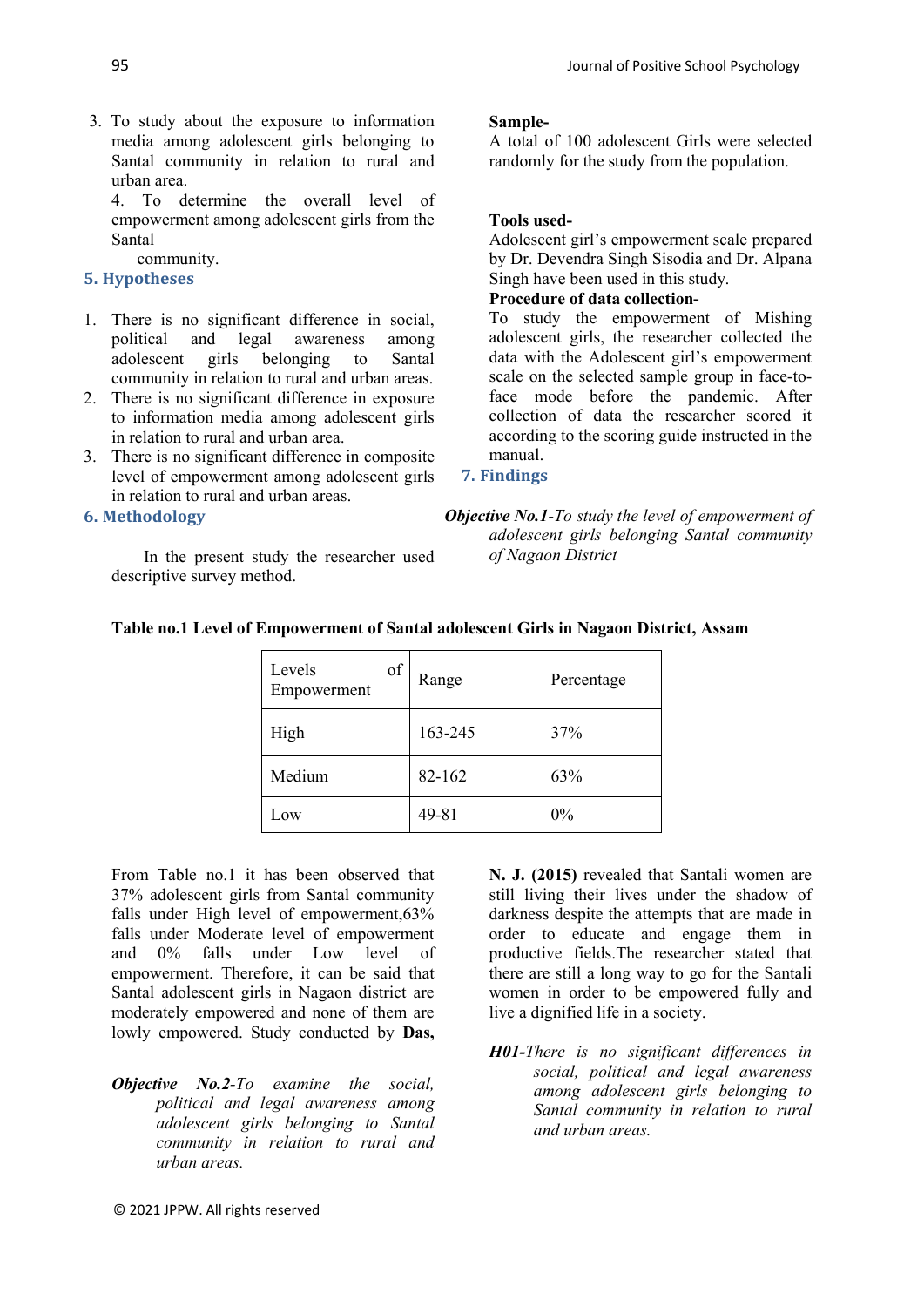| Area                 |    | Mean        | U<br>$\mathbf{r}$<br>ر د  | SEd               | 10<br>Ч<br>u | t-value |
|----------------------|----|-------------|---------------------------|-------------------|--------------|---------|
| Rural                | 50 | 18.56       | 70<br>4.7<br>$^{\circ}$ O | 1 Q<br><b>1.1</b> | 98           | 3.78    |
| $T$ $T$ $T$<br>Urban | 50 | 23.10<br>ົາ | 7.00                      |                   |              |         |

**Table no.2 Comparison of Social, political and legal awareness among adolescent girls belonging to Santal community in relation to rural and urban areas**.

It is evident from the above Table no.2, the calculated t-value (3.78) is greater than table value of't' (91.98) at 0.05 level of significance. The mean score of social, political and legal awareness score among adolescent girls in relation to urban area is significantly higher (23.10) than rural adolescent girls (18.56). Therefore it can be concluded that Urban adolescent girls are more socially, politically and legally aware than the rural adolescent girls. Therefore, the Null Hypothesis which states that there are no significant differences in social, political and legal awareness among adolescent girls in relation to rural and urban areas is rejected.

- *Objective No.3- To study about the exposure to information media among adolescent girls belonging to Santal community in relation to rural and urban area.*
- *H02-There is no significant differences in exposure to information media among adolescent girls in relation to rural and urban area.*

**Table no-3 Comparison of Exposure to Information Media among adolescent Girls in Santal community in Relation to Rural and Urban Area**

| Area  |    | Mean  | S.D  | <b>SEd</b> | df | t-value |
|-------|----|-------|------|------------|----|---------|
| Rural | 50 | 22.58 | 4.JI | 1.02       | 98 | 2.83    |
| Urban | 50 | 25.50 | 5.70 |            |    |         |

It is evident from Table no.3 that the calculated t-value (2.83) is greater than table value of "t" which is 1.98 at 0.05 level of significance. The mean score of urban adolescent girls is significantly higher (25.50) than the rural adolescent girls (22.58), therefore is can be said that urban adolescent girls have more empowerment in exposure to information media than rural adolescent girls. Thus the Null hypothesis which states that, there are no significant differences in exposure

to information media among adolescent girls in relation to rural and urban area is rejected.

*Objective No.4-To study the composite level of empowerment among adolescent girls belonging to Santal community.*

*H03-3.There is no significant difference in composite level of empowerment among adolescent girls in relation to rural and urban areas*

|                                  | Table no.4 Composite level of empowerment among Adolescent girls in santal community in |  |  |  |
|----------------------------------|-----------------------------------------------------------------------------------------|--|--|--|
| relation to rural and urban area |                                                                                         |  |  |  |

| Area  |    | Mean   | $\alpha$ $\mathbf{\Gamma}$<br>ر د | SEd   | df | t-value                    |
|-------|----|--------|-----------------------------------|-------|----|----------------------------|
| Rural | 50 | 166.12 | 70<br>20<br>$\overline{2}$ .      | v. 11 | 98 | 70<br>$\sim$<br>′ o<br>، ب |
| Urban | 50 | 189.26 | $\sim$<br>$^{\sim}$ 1<br>1.J 1.   |       |    |                            |

It has been observed from Table no.4 that the calculated value of 't' of the composite level of empowerment among adolescent girls in Santal community in relation to rural and urban areas is 3.78,which is greater than the table value of 't' which is 1.98.Therefore,It can be said that the composite level of empowerment among girls belonging to urban

area(31.31) is significantly higher than the girls from rural areas(29.79). Thus, the Null hypothesis which states that there is no significant difference in composite level of empowerment among adolescent girls in relation to rural and urban areas is rejected. The findings of study conducted by **Kumar, P. (2020)** also revealed that adolescence girls from urban areas are found more empowered